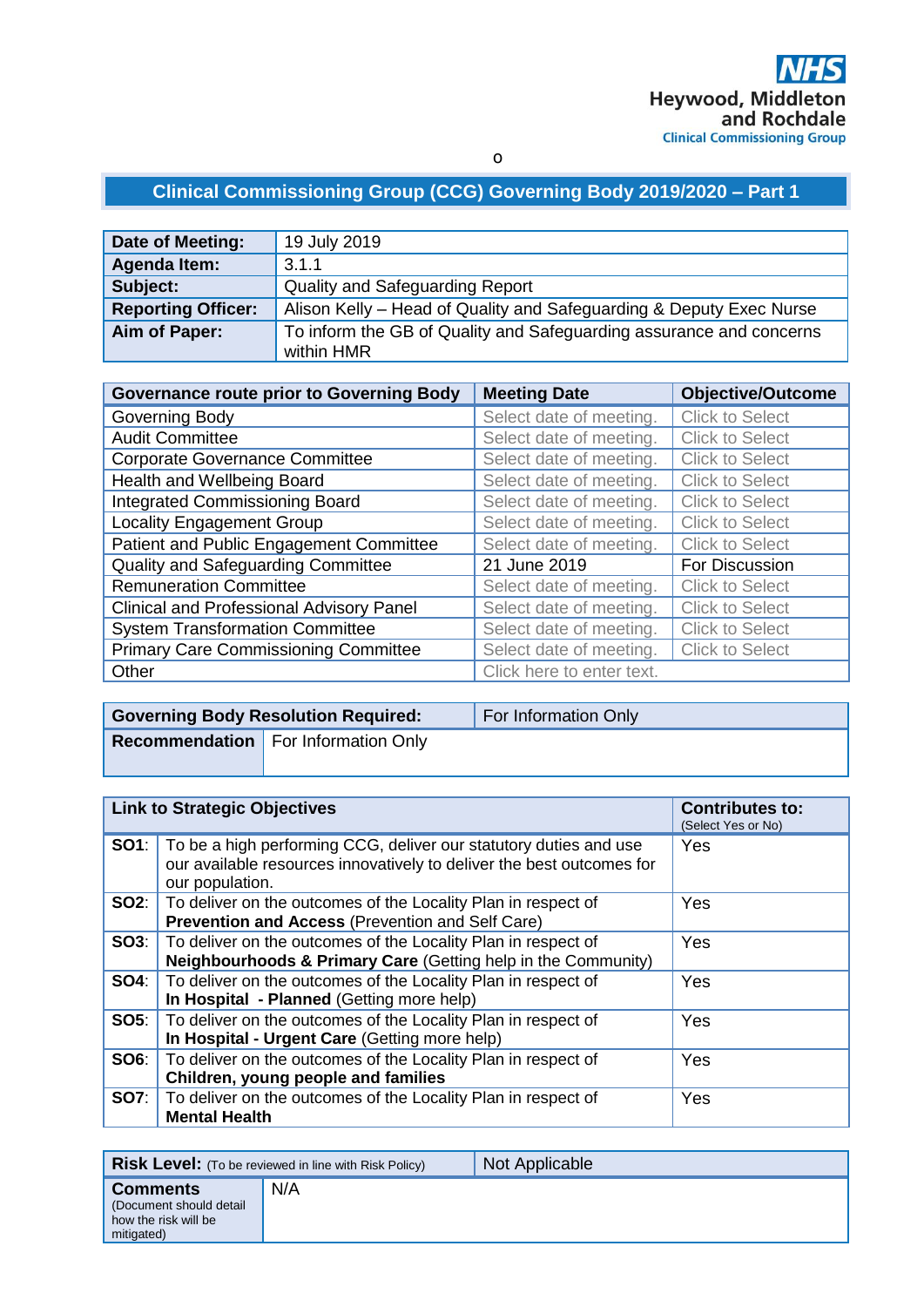| <b>Content Approval/Sign Off:</b>                                 |                                                                  |
|-------------------------------------------------------------------|------------------------------------------------------------------|
| The contents of this paper have been<br>reviewed and approved by: | Director of Operations / Executive Nurse,<br><b>Karen Hurley</b> |
| <b>Clinical Content signed off by:</b>                            | Not applicable                                                   |
| Financial content signed off by:                                  | Not Applicable                                                   |

|                                                       | <b>Completed:</b> |
|-------------------------------------------------------|-------------------|
| Clinical Engagement taken place                       | Not Applicable    |
| Patient and Public Involvement                        | Not Applicable    |
| <b>Patient Data Impact Assessment</b>                 | Not Applicable    |
| Equality Analysis / Human Rights Assessment completed | Not Applicable    |

#### **Executive Summary**

# **NORTHERN CARE ALLIANCE**

**Learning Disabilities (LD) Improvement Standards – Trust response**  These are National Standards to which the Alliance must comply

#### **Standard 1: Respecting and protecting rights** – Trust actions:

- Learning Disability and Autism Pathway in place covers emergency and planned admissions and maternity admissions
- Learning Disability/Autism Care Plan in place that includes a prompt for Mental Capacity Act (MCA)/Deprivation of Liberty (DoLs)
- Accessible Information Standards applied across care pathways
- Mortality reviews of all deaths with diagnosed learning disability

## **Standard 2: Inclusion and engagement**

- Learning Disability and Autism Quality Improvement forum includes service user representation
- PAHT LD nurse chairs Greater Manchester Autism Consortium Consultation Group
- Co-design with Mencap on a Reasonable Adjustments banner/poster and leaflet

## **Standard 3: Workforce**

- Two full-time LD nurses
- Learning Disability and Autism Awareness sessions run by LD nurses across the Trust and at Maternity/Paediatric mandatory training
- Close working with Community Learning Disability Teams

## **Management of Follow-up Outpatient Appointments**

Action plan devised on back of Ophthalmology Royal College concerns raised in 2018

- All specialities to undergo internal review of patient waiting lists for patients awaiting follow-up appointments
- Revised outpatient documentation developed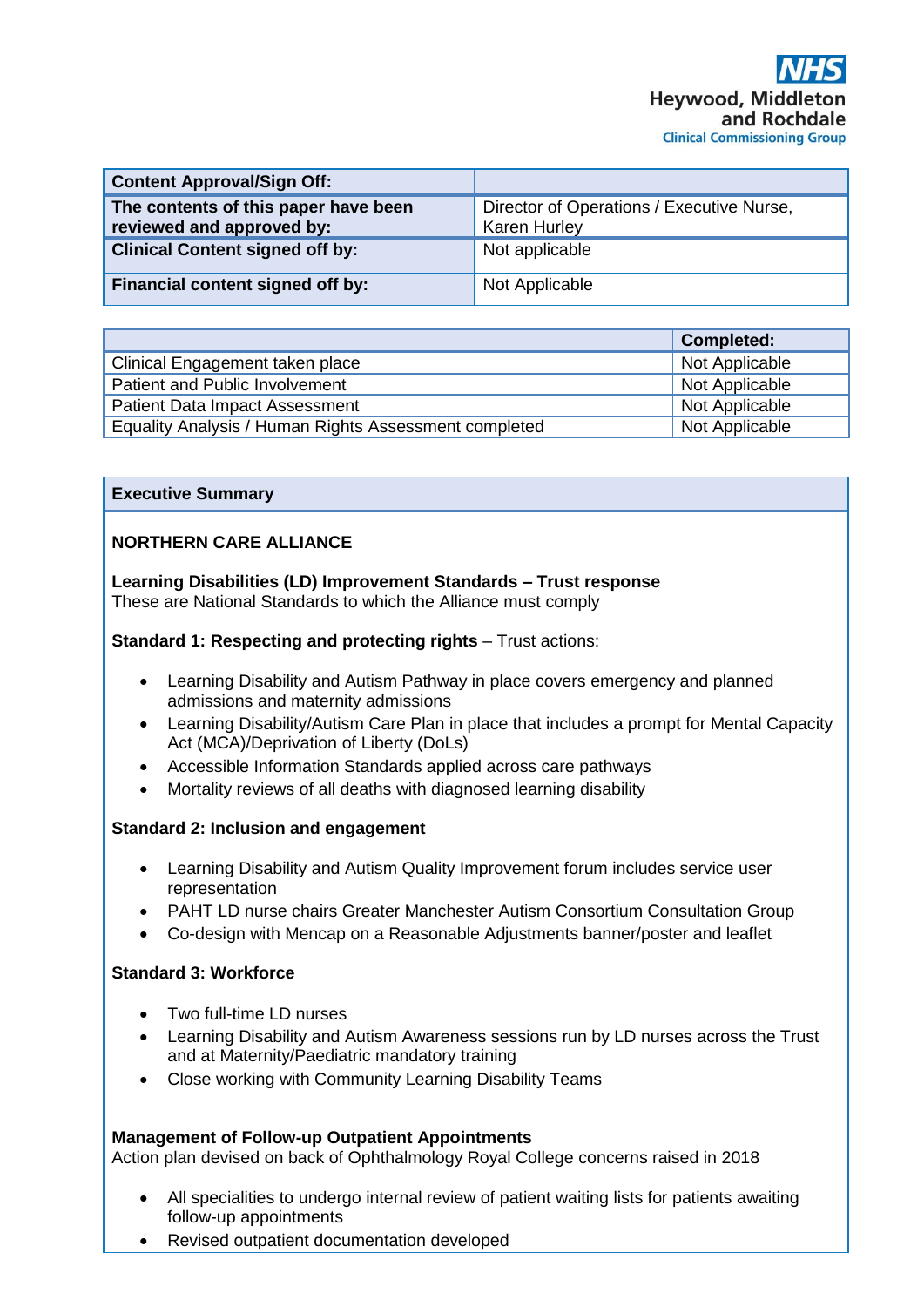

- Upgrade to Trust computer systems required to enable patient centre functionality
- Gap in harm assessments where capacity issues are known.
- Clinical haematology capacity issues recently identified

# **Serious Incidents – Themes and trends** –

- Treatment delays (44%)
- Slips/trips/falls (13%)
- Sub-optimal care of the deteriorating patient (13%)
- Surgical/invasive procedures (10%)
- Diagnostic Incidents (5%)

#### Other concerns

- Discharge planning
- Neurological observations
- Alcohol related liver disease

# **PENNINE CARE FOUNDATION TRUST**

## **Learning Disabilities Improvement Standards – Trust response**

#### **Standard 1: Respecting and protecting rights** – Trust actions

- Locally modified LD Traffic Light Passport
- Accessible Information Standards applied across care pathways
- Shared learning exercise through regular LD Mortality Review Programme (LeDeR) steering group
- Community services trained in MCA

## **Standard 2: Inclusion and engagement**

- Learning Disability Partnership Board includes service user representation
- Service User feedback sheets to enable active learning process
- Learning from LeDeR and complaints

## **Standard 3: Workforce**

- LD directorate in place includes registered LD nurses
- LD mandatory training
- In-house training provided
- Strategy covering business and service delivery

## **Standard 4: Specialist Learning Disability Services**

- LD rep on offenders' panel
- Joint work with LD social worker and health team
- Access to Mersey Care support
- Dedicated psychiatrist to monitor effects of medication
- Gap in LD physical health assessments